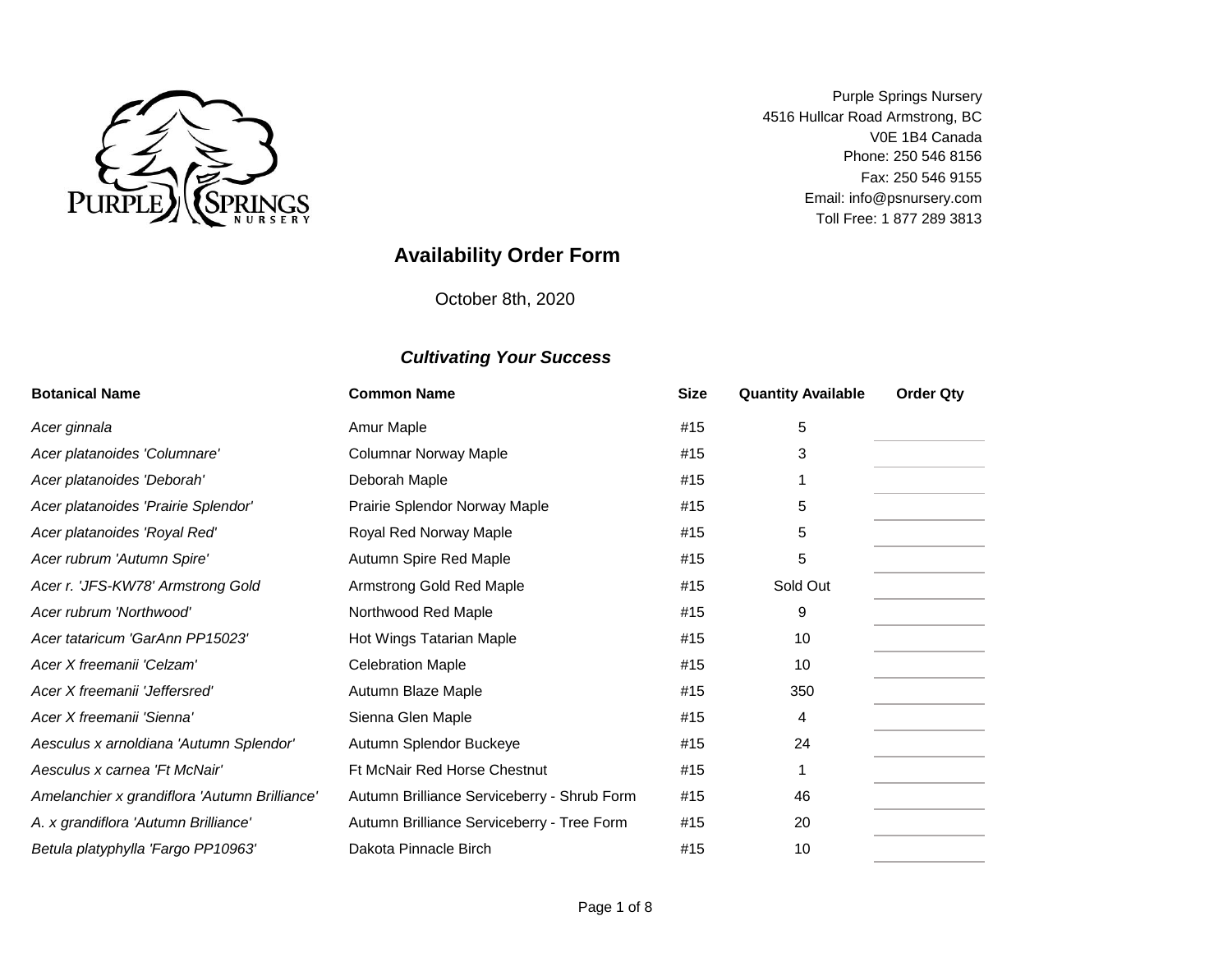| <b>Botanical Name</b>              | <b>Common Name</b>                   | <b>Size</b> | <b>Quantity Available</b> | <b>Order Qty</b> |
|------------------------------------|--------------------------------------|-------------|---------------------------|------------------|
| Celtis 'JFS-KSU1'                  | <b>Prarie Sentinel Hackberry</b>     | #15         | Sold Out                  |                  |
| Celtis occidentalis                | <b>Common Hackberry</b>              | #15         | Sold Out                  |                  |
| Crataegus x mordenensis 'Snowbird' | Snowbird Hawthorn                    | #15         | Sold Out                  |                  |
| Crataegus x mordenensis 'Toba'     | Toba Hawthorn                        | #15         | 50                        |                  |
| Elaeagnus angustifolia             | <b>Russian Olive</b>                 | #15         | 2                         |                  |
| Fraxinus pennsylvanica 'Patmore'   | Patmore Green Ash                    | #15         | 153                       |                  |
| Fraxinus pennsylvanica 'Rugby'     | Prairie Spire Ash                    | #15         | 101                       |                  |
| Gleditsia triacanthos 'Harve'      | Northern Acclaim Honeylocust         | #15         | 5                         |                  |
| Gleditsia triacanthos 'Suncole'    | Sunburst Honeylocust                 | #15         | 15                        |                  |
| Juglans regia 'Carpathian'         | English Walnut                       | #15         | 5                         |                  |
| Malus x 'Courageous'               | Courageous Crabapple                 | #15         | 1                         |                  |
| Malus domestica 'Honeycrisp'       | Honeycrisp Apple                     | #15         | 5                         |                  |
| Malus x 'Jeflite'                  | <b>Starlite Flowering Crabapple</b>  | #15         | 37                        |                  |
| Malus x 'Spring Snow'              | Spring Snow Flowering Crabapple      | #15         | 10                        |                  |
| Malus x 'Thunderchild'             | Thunderchild Flowering Crabapple     | #15         | 30                        |                  |
| Malus x adstringens 'Durleo'       | <b>Gladiator Flowering Crabapple</b> | #15         | 15                        |                  |
| Physocarpus opulifolius 'Monlo'    | Diablo Ninebark                      | #15         | 11                        |                  |
| Populus tremula 'Erecta'           | Swedish Columnar Aspen               | #15         | 50                        |                  |
| Populus tremuloides                | Trembling Aspen (tree Form)          | #15         | 5                         |                  |
| Prunus evans                       | Evans Cherry                         | #15         | Sold Out                  |                  |
| Prunus nigra 'Princess Kay'        | Princess Kay Flowering Plum          | #15         | Sold Out                  |                  |
| Prunus virginiana                  | <b>Schubert Chokecherry</b>          | #15         | Sold Out                  |                  |
| Quercus macrocarpa                 | <b>Burr Oak</b>                      | #15         | 20                        |                  |
| Sorbus aucuparia 'Michred'         | Cardinal Royal Mountain Ash          | #15         | Sold Out                  |                  |
| Sorbus decora                      | Showy Mountain Ash                   | #15         | 1                         |                  |
| Syringa reticulata 'Ivory Silk'    | Ivory Silk Japanese Lilac            | #15         | Sold Out                  |                  |
| Tilia americana 'American Sentry'  | American Sentry Linden               | #15         | 5                         |                  |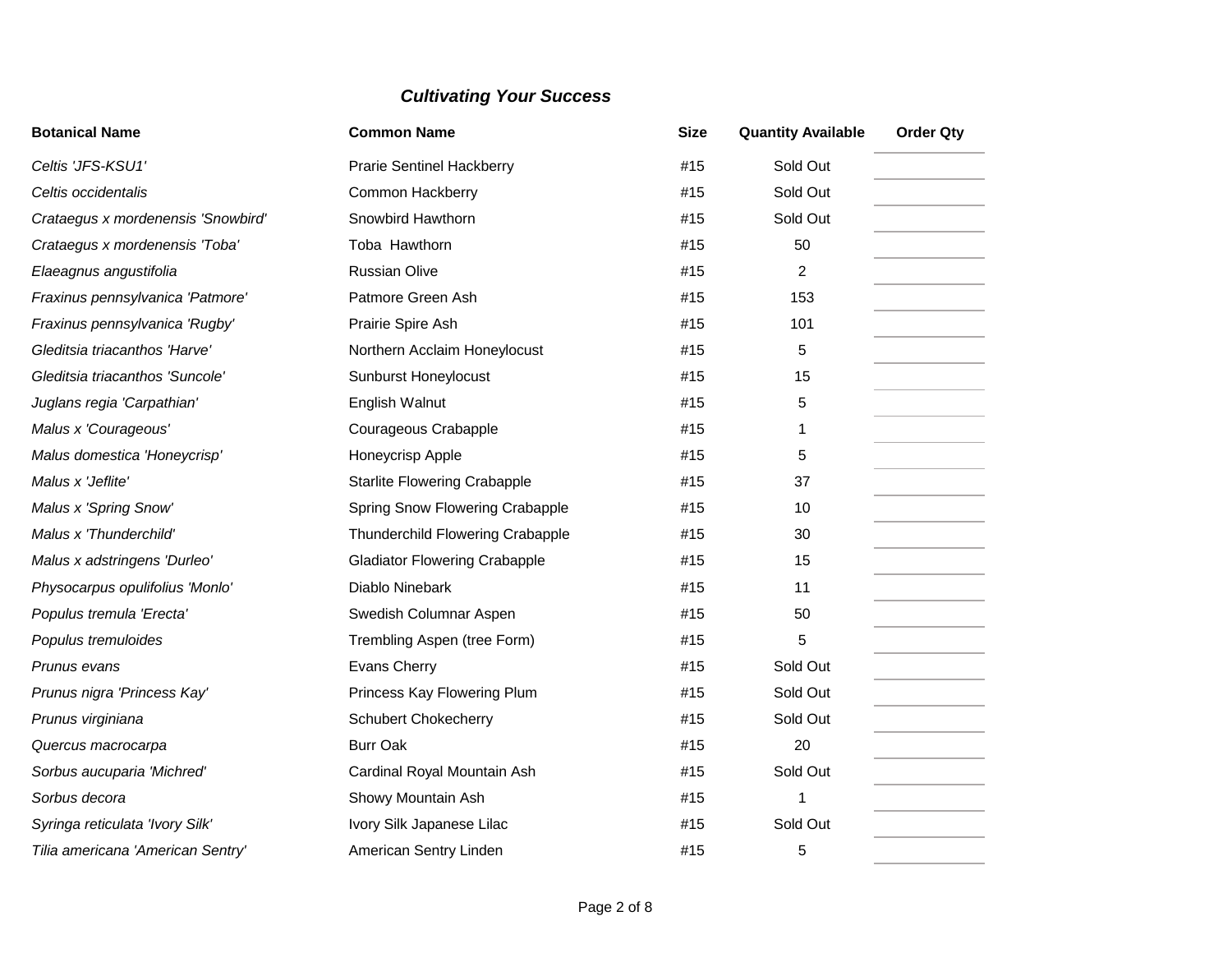| <b>Botanical Name</b>                   | <b>Common Name</b>            | <b>Size</b>      | <b>Quantity Available</b> | <b>Order Qty</b> |
|-----------------------------------------|-------------------------------|------------------|---------------------------|------------------|
| Tilia americana euchlora 'Redmond'      | Redmond Linden                | #15              | Sold Out                  |                  |
| Tilia cordata 'Corzam'                  | Corinthian Little Leaf Linden | #15              | 2                         |                  |
| Tilia cordata 'Greenspire'              | Greenspire Littleleaf Linden  | #15              | 138                       |                  |
| Ulmus americana 'Brandon'               | <b>Brandon Elm</b>            | #15              | 5                         |                  |
| <b>Bylands Upright Elm</b>              | <b>Bylands Upright Elm</b>    | #15              | 22                        |                  |
| Ulmus americana 'Patmore'               | Patmore Elm                   | #15              | 41                        |                  |
| Acer ginnala                            | Amur Maple                    | 50 <sub>mm</sub> | Sold Out                  |                  |
| Acer negundo 'Sensation'                | <b>Sensation Boxelder</b>     | 50 <sub>mm</sub> | Sold Out                  |                  |
| Acer platanoides 'Deborah'              | Deborah Maple                 | 50mm             | 33                        |                  |
| Acer platanoides 'Prairie Splendor'     | Prairie Splendor Norway Maple | 50mm             | 10                        |                  |
| Acer platanoides 'Prairie Splendor'     | Prairie Splendor Norway Maple | 60mm             | 19                        |                  |
| Acer tataricum 'GarAnn PP15023'         | Hot Wings Tatarian Maple      | 50mm             | Sold Out                  |                  |
| Acer X freemanii 'Celzam'               | <b>Celebration Maple</b>      | 50mm             | 12                        |                  |
| Acer X freemanii 'Jeffersred'           | Autumn Blaze Maple            | 50 <sub>mm</sub> | 289                       |                  |
| Acer X freemanii 'Jeffersred'           | Autumn Blaze Maple            | 60mm             | Sold Out                  |                  |
| Acer X freemanii 'Jeffersred'           | Autumn Blaze Maple            | 70mm             | 16                        |                  |
| Acer X freemanii 'Jeffersred'           | Autumn Blaze Maple            | Oversize         | Sold Out                  |                  |
| Acer X freemanii 'Sienna'               | Sienna Glen Maple             | 50 <sub>mm</sub> | 85                        |                  |
| Acer X freemanii 'Sienna'               | Sienna Glen Maple             | 60mm             | 46                        |                  |
| Aesculus glabra                         | Ohio Buckeye                  | 50mm             | 7                         |                  |
| Aesculus glabra                         | Ohio Buckeye                  | 60mm             | 6                         |                  |
| Aesculus glabra                         | Ohio Buckeye                  | 70mm             | Sold Out                  |                  |
| Aesculus x arnoldiana 'Autumn Splendor' | Autumn Splendor Buckeye       | 50mm             | 10                        |                  |
| Aesculus x arnoldiana 'Autumn Splendor' | Autumn Splendor Buckeye       | 60mm             | Sold Out                  |                  |
| Betula papyrifera 'Chickadee'           | Chickadee Birch               | 50mm             | Sold Out                  |                  |
| Betula papyrifera 'Chickadee'           | Chickadee Birch               | 60mm             | 4                         |                  |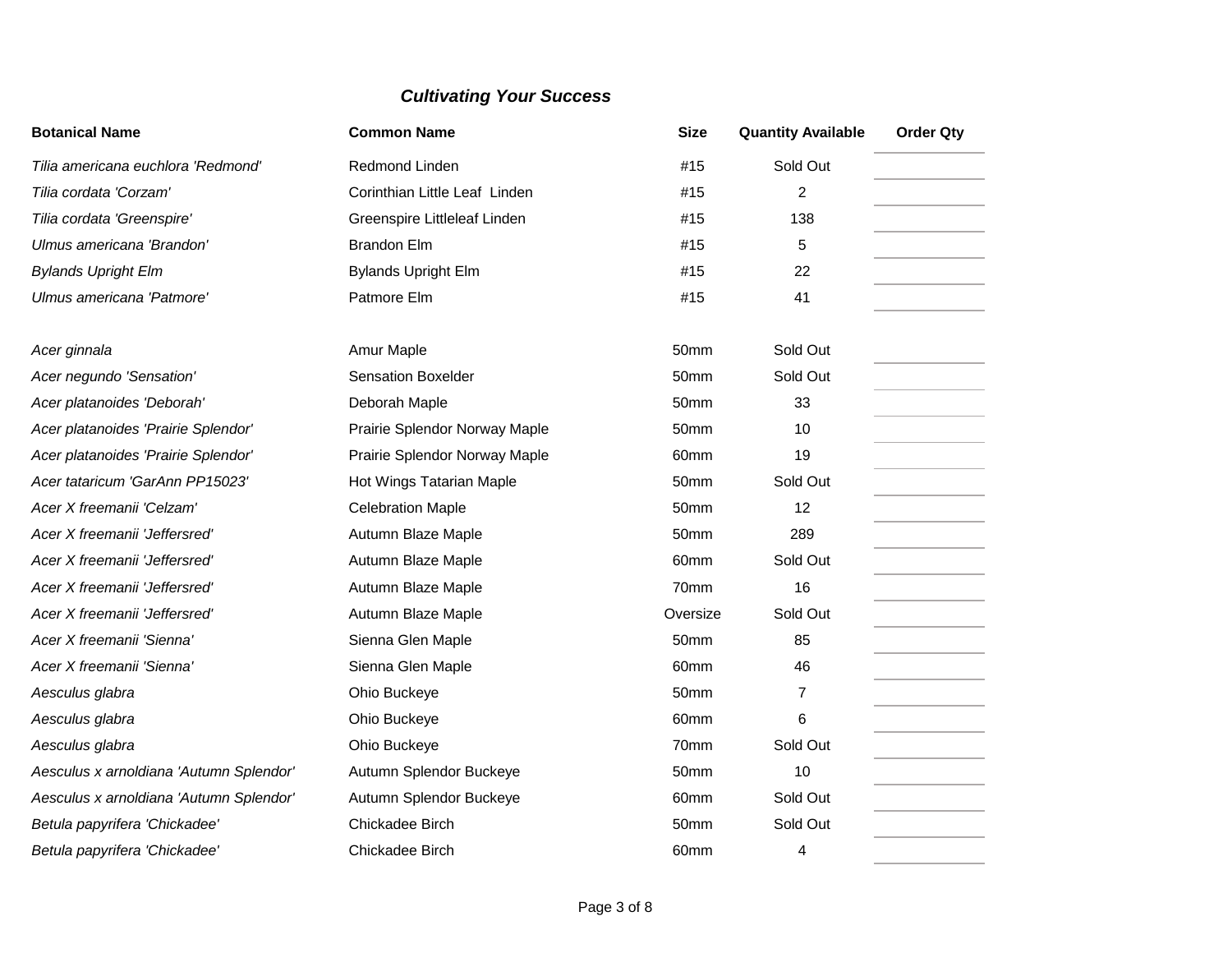| <b>Botanical Name</b>              | <b>Common Name</b>           | <b>Size</b>      | <b>Quantity Available</b> | <b>Order Qty</b> |
|------------------------------------|------------------------------|------------------|---------------------------|------------------|
| Betula papyrifera 'Chickadee'      | Chickadee Birch              | 70mm             | 3                         |                  |
| Betula papyrifera 'Varen'          | Prairie Dream Paper Birch    | 50mm             | Sold Out                  |                  |
| Betula papyrifera 'Varen'          | Prairie Dream Paper Birch    | 60 <sub>mm</sub> | Sold Out                  |                  |
| Betula papyrifera 'Varen'          | Prairie Dream Paper Birch    | 70mm             | 5                         |                  |
| Betula papyrifera 'Varen'          | Prairie Dream Paper Birch    | Oversize         | Sold Out                  |                  |
| Betula platyphylla 'Fargo PP10963' | Dakota Pinnacle Birch        | 50mm             | Sold Out                  |                  |
| Betula platyphylla 'Fargo PP10963' | Dakota Pinnacle Birch        | 60mm             | 28                        |                  |
| Betula platyphylla 'Fargo PP10963' | Dakota Pinnacle Birch        | 70mm             | 38                        |                  |
| Betula platyphylla 'Fargo PP10963' | Dakota Pinnacle Birch        | Oversize         | 5                         |                  |
| Betula platyphylla 'Jefpark'       | <b>Parkland Pillar Birch</b> | 50mm             | 32                        |                  |
| Betula platyphylla 'Jefpark'       | <b>Parkland Pillar Birch</b> | 60 <sub>mm</sub> | 13                        |                  |
| Betula platyphylla 'Jefpark'       | <b>Parkland Pillar Birch</b> | 70mm             | 80                        |                  |
| Betula platyphylla 'Jefpark'       | <b>Parkland Pillar Birch</b> | Oversize         | 39                        |                  |
| Crataegus x mordenensis 'Snowbird' | Snowbird Hawthorn            | 50 <sub>mm</sub> | 28                        |                  |
| Crataegus x mordenensis 'Snowbird' | Snowbird Hawthorn            | 60mm             | 150                       |                  |
| Crataegus x mordenensis 'Snowbird' | Snowbird Hawthorn            | 70mm             | 100                       |                  |
| Crataegus x mordenensis 'Snowbird' | Snowbird Hawthorn            | Oversize         | 15                        |                  |
| Crataegus x mordenensis 'Toba'     | Toba Hawthorn                | 50mm             | Sold Out                  |                  |
| Crataegus x mordenensis 'Toba'     | Toba Hawthorn                | 60mm             | Sold Out                  |                  |
| Crataegus x mordenensis 'Toba'     | Toba Hawthorn                | 70mm             | 17                        |                  |
| Crataegus x mordenensis 'Toba'     | Toba Hawthorn                | Oversize         | 20                        |                  |
| Fraxinus pennsylvanica 'Patmore'   | Patmore Green Ash            | 50mm             | 45                        |                  |
| Fraxinus pennsylvanica 'Patmore'   | Patmore Green Ash            | 60mm             | 10                        |                  |
| Fraxinus pennsylvanica 'Patmore'   | Patmore Green Ash            | 70mm             | 10                        |                  |
| Fraxinus pennsylvanica 'Patmore'   | Patmore Green Ash            | Oversize         | 20                        |                  |
| Fraxinus pennsylvanica 'Rugby'     | Prairie Spire Ash            | 50mm             | 30                        |                  |
| Fraxinus pennsylvanica 'Rugby'     | Prairie Spire Ash            | 60mm             | 30                        |                  |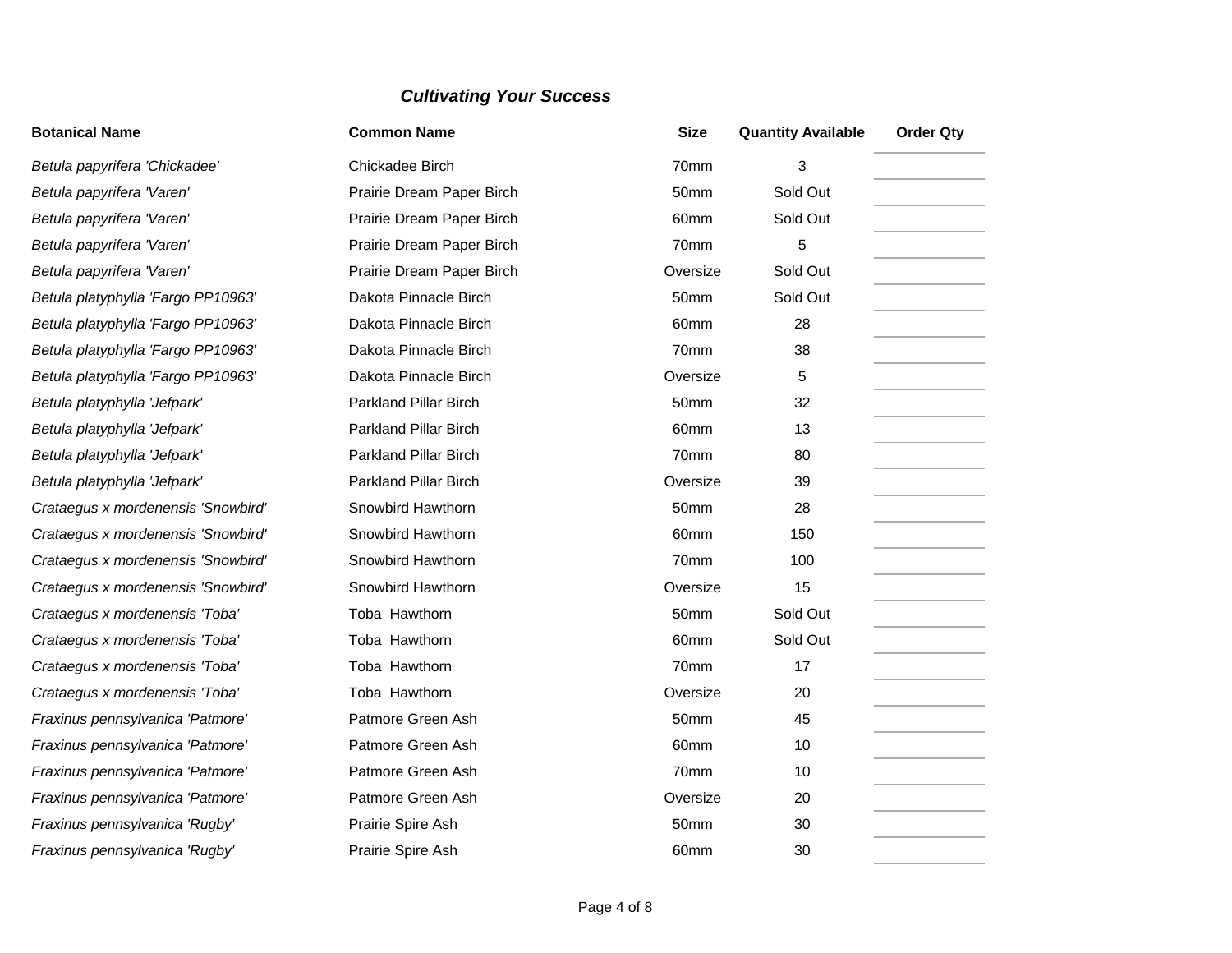| <b>Botanical Name</b>           | <b>Common Name</b>                   | <b>Size</b> | <b>Quantity Available</b> | <b>Order Qty</b> |
|---------------------------------|--------------------------------------|-------------|---------------------------|------------------|
| Fraxinus pennsylvanica 'Rugby'  | Prairie Spire Ash                    | 70mm        | 88                        |                  |
| Gleditsia triacanthos 'Harve'   | Northern Acclaim Honeylocust         | 50mm        | Sold Out                  |                  |
| Gleditsia triacanthos 'Harve'   | Northern Acclaim Honeylocust         | 60mm        | Sold Out                  |                  |
| Gleditsia triacanthos 'Skycole' | <b>Skyline Honeylocust</b>           | 50mm        | 40                        |                  |
| Malus domestica 'Honeycrisp'    | Honeycrisp Apple                     | 50mm        | 10                        |                  |
| Malus 'Royalty'                 | Royalty Flowering Crabapple          | 50mm        | 5                         |                  |
| Malus 'Royalty'                 | Royalty Flowering Crabapple          | 60mm        | 3                         |                  |
| Malus 'Royalty'                 | Royalty Flowering Crabapple          | 70mm        | 2                         |                  |
| Malus 'Royalty'                 | Royalty Flowering Crabapple          | Oversize    | Sold Out                  |                  |
| Malus x adstringens 'Durleo'    | <b>Gladiator Flowering Crabapple</b> | 50mm        | 365                       |                  |
| Malus x adstringens 'Durleo'    | <b>Gladiator Flowering Crabapple</b> | 60mm        | 50                        |                  |
| Malus x adstringens 'Durleo'    | <b>Gladiator Flowering Crabapple</b> | 70mm        | 9                         |                  |
| Malus x 'Courageous'            | Courageous Crabapple                 | 50mm        | 90                        |                  |
| Malus x 'Courageous'            | Courageous Crabapple                 | 60mm        | 35                        |                  |
| Malus x 'Courageous'            | Courageous Crabapple                 | Oversize    | 37                        |                  |
| Malus x 'Jeflite'               | <b>Starlite Flowering Crabapple</b>  | 50mm        | 50                        |                  |
| Malus x 'Jeflite'               | <b>Starlite Flowering Crabapple</b>  | 60mm        | 50                        |                  |
| Malus x 'Spring Snow'           | Spring Snow Flowering Crabapple      | 50mm        | Sold Out                  |                  |
| Malus x 'Spring Snow'           | Spring Snow Flowering Crabapple      | 60mm        | Sold Out                  |                  |
| Malus x 'Thunderchild'          | Thunderchild Flowering Crabapple     | 50mm        | 10                        |                  |
| Malus x 'Thunderchild'          | Thunderchild Flowering Crabapple     | 60mm        | Sold Out                  |                  |
| Picea glauca                    | White Spruce                         | 200cm       | $\overline{2}$            |                  |
| Picea pungens                   | Colorado Spruce                      | 200cm       | 91                        |                  |
| Picea pungens                   | Colorado Spruce                      | 250cm       | 25                        |                  |
| Picea pungens                   | Colorado Spruce                      | 300cm       | Sold Out                  |                  |
| Picea pungens 'Fastigiata'      | Columnar Colorado Blue Spruce        | 200cm       | Sold Out                  |                  |
| Picea pungens 'Fastigiata'      | Columnar Colorado Blue Spruce        | 250cm       | Sold Out                  |                  |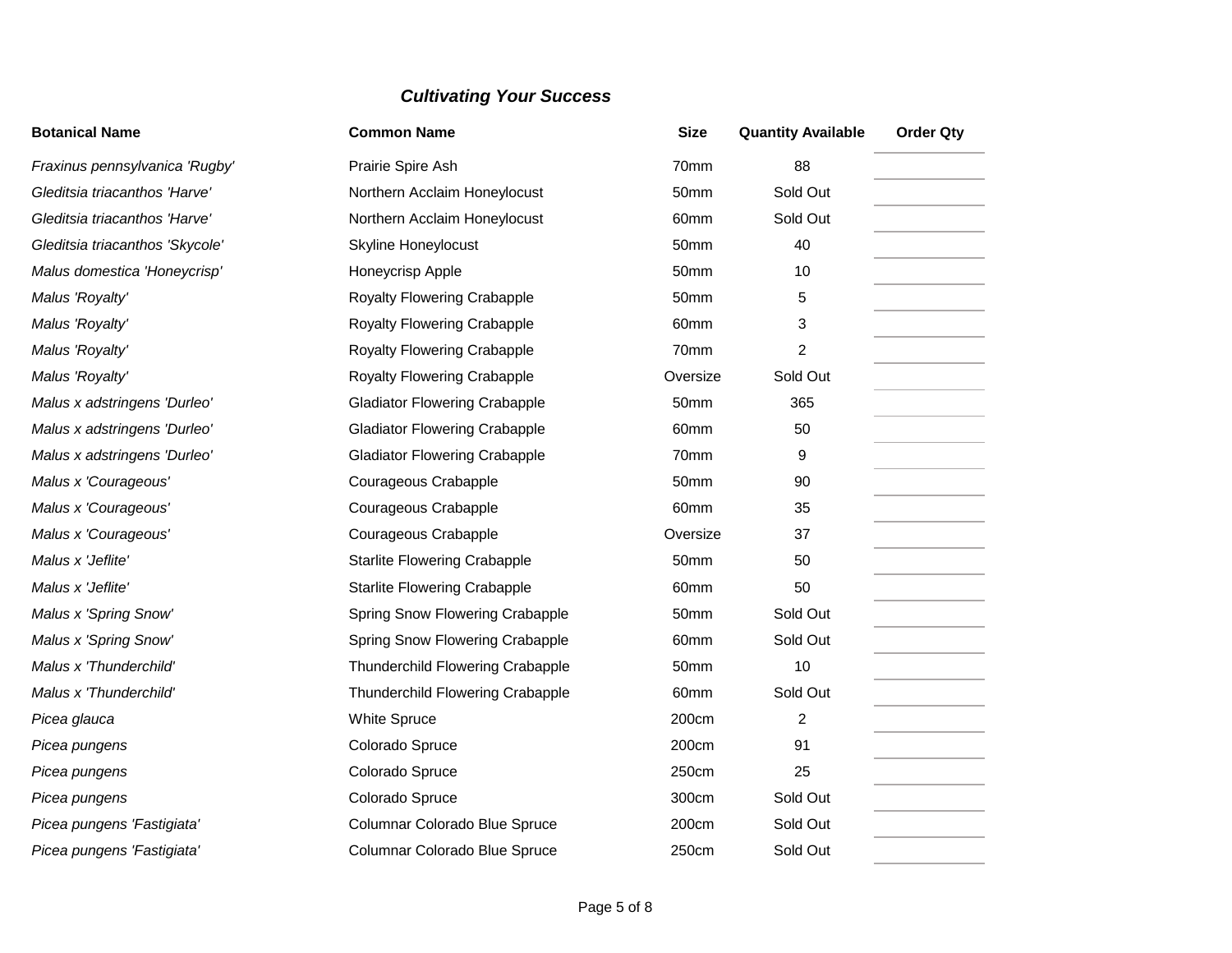| <b>Botanical Name</b>       | <b>Common Name</b>          | <b>Size</b> | <b>Quantity Available</b> | <b>Order Qty</b> |
|-----------------------------|-----------------------------|-------------|---------------------------|------------------|
| Pinus cembra                | <b>Swiss Stone Pine</b>     | 200cm       | Sold Out                  |                  |
| Pinus contorta              | Lodgepole Pine              | 200cm       | Sold Out                  |                  |
| Pinus contorta              | Lodgepole Pine              | 250cm       | Sold Out                  |                  |
| Pinus contorta              | Lodgepole Pine              | 300cm       | Sold Out                  |                  |
| Pinus sylvestris            | <b>Scots Pine</b>           | 200cm       | Sold Out                  |                  |
| Pinus sylvestris            | <b>Scots Pine</b>           | 250cm       | Sold Out                  |                  |
| Pinus sylvestris            | <b>Scots Pine</b>           | 300cm       | Sold Out                  |                  |
| Populus tremula 'Erecta'    | Swedish Columnar Aspen      | 50mm        | 100                       |                  |
| Populus tremula 'Erecta'    | Swedish Columnar Aspen      | 60mm        | 100                       |                  |
| Populus tremula 'Erecta'    | Swedish Columnar Aspen      | 70mm        | 100                       |                  |
| Populus tremula 'Erecta'    | Swedish Columnar Aspen      | Oversize    | 100                       |                  |
| Populus tremuloides         | Trembling Aspen (tree Form) | 50mm        | 33                        |                  |
| Populus tremuloides         | Trembling Aspen (tree Form) | 60mm        | 60                        |                  |
| Populus tremuloides         | Trembling Aspen (tree Form) | 70mm        | Sold Out                  |                  |
| Populus tremuloides         | Trembling Aspen (tree Form) | Oversize    | Sold Out                  |                  |
| Populus x 'Byland Green'    | <b>Byland Green Poplar</b>  | 50mm        | Sold Out                  |                  |
| Populus x 'Byland Green'    | <b>Byland Green Poplar</b>  | 60mm        | 6                         |                  |
| Populus x 'Byland Green'    | <b>Byland Green Poplar</b>  | 70mm        | 3                         |                  |
| Populus x 'Byland Green'    | <b>Byland Green Poplar</b>  | Oversize    | 30                        |                  |
| Prunus cerasifera 'Newport' | Newport Flowering Plum      | 50mm        | 30                        |                  |
| Prunus nigra 'Princess Kay' | Princess Kay Flowering Plum | 50mm        | 50                        |                  |
| Prunus virginiana           | <b>Schubert Chokecherry</b> | 50mm        | Sold Out                  |                  |
| Prunus virginiana           | <b>Schubert Chokecherry</b> | 60mm        | Sold Out                  |                  |
| Prunus virginiana           | <b>Schubert Chokecherry</b> | 70mm        | 20                        |                  |
| Prunus virginiana           | <b>Schubert Chokecherry</b> | Oversize    | 4                         |                  |
| Pyrus 'DurPSN303'           | Navigator Pear              | 50mm        | Sold Out                  |                  |
| Quercus macrocarpa          | <b>Burr Oak</b>             | 50mm        | Sold Out                  |                  |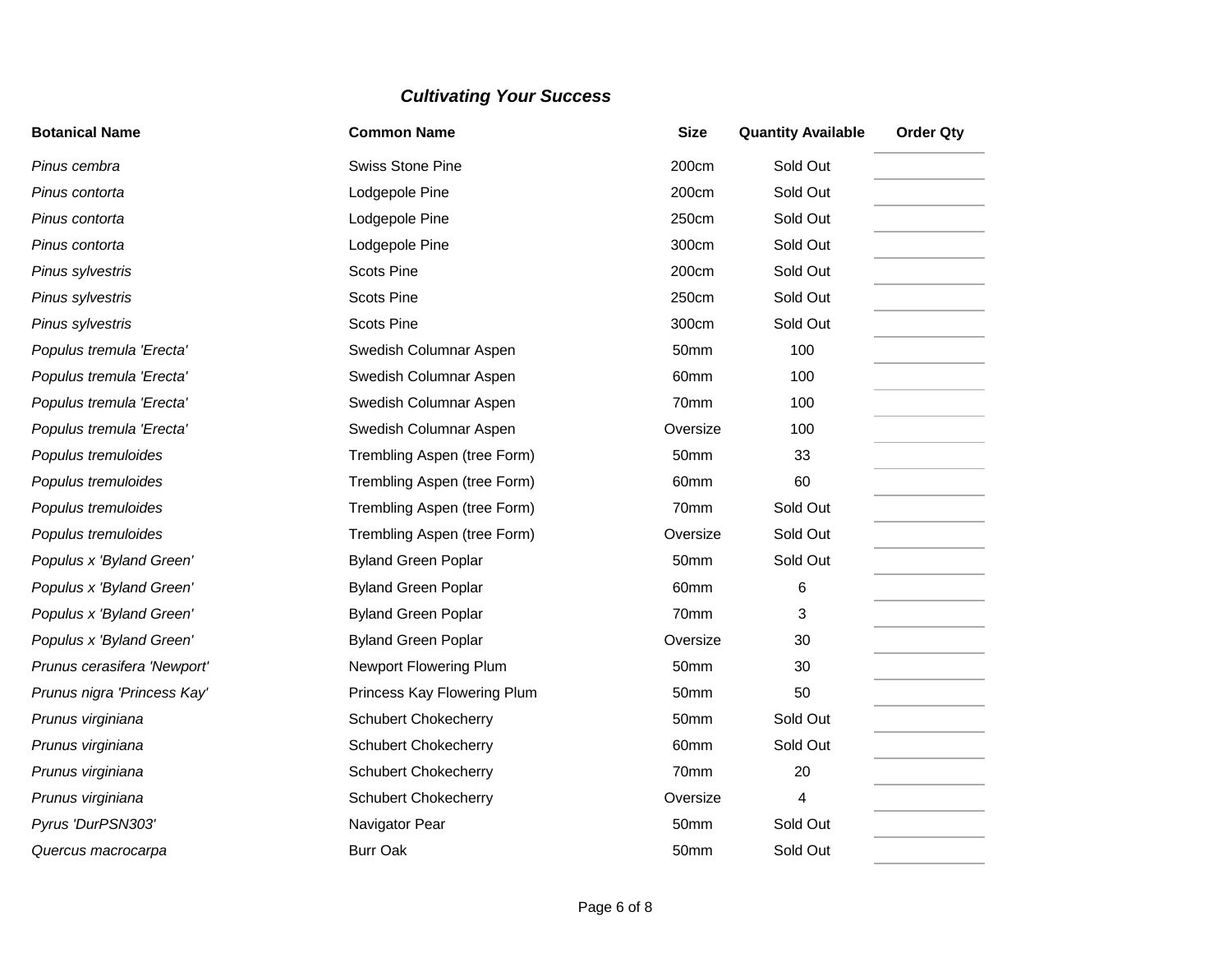| <b>Botanical Name</b>              | <b>Common Name</b>            | <b>Size</b> | <b>Quantity Available</b> | <b>Order Qty</b> |
|------------------------------------|-------------------------------|-------------|---------------------------|------------------|
| Quercus macrocarpa                 | <b>Burr Oak</b>               | 60mm        | Sold Out                  |                  |
| Quercus macrocarpa                 | <b>Burr Oak</b>               | 70mm        | Sold Out                  |                  |
| Quercus macrocarpa                 | <b>Burr Oak</b>               | Oversize    | 2                         |                  |
| Quercus macrocarpa 'Top Gun'       | Top Gun Burr Oak              | 50mm        | 5                         |                  |
| Quercus rubra                      | Northern Red Oak              | 50mm        | Sold Out                  |                  |
| Quercus rubra                      | Northern Red Oak              | 60mm        | Sold Out                  |                  |
| Sorbus aucuparia 'Black Hawk'      | <b>Blackhawk Mountain Ash</b> | Oversize    | $\overline{2}$            |                  |
| Sorbus aucuparia 'Michred'         | Cardinal Royal Mountain Ash   | 50mm        | 44                        |                  |
| Sorbus aucuparia 'Michred'         | Cardinal Royal Mountain Ash   | 60mm        | 64                        |                  |
| Sorbus aucuparia 'Rossica'         | Russian Mountain Ash          | 50mm        | 50                        |                  |
| Sorbus aucuparia 'Rossica'         | Russian Mountain Ash          | 60mm        | 25                        |                  |
| Sorbus aucuparia 'Rossica'         | Russian Mountain Ash          | 70mm        | 20                        |                  |
| Sorbus aucuparia 'Rossica'         | Russian Mountain Ash          | Oversize    | Sold Out                  |                  |
| Sorbus decora                      | Showy Mountain Ash            | 50mm        | 100                       |                  |
| Sorbus decora                      | Showy Mountain Ash            | 60mm        | 25                        |                  |
| Sorbus decora                      | Showy Mountain Ash            | 70mm        | 5                         |                  |
| Sorbus decora                      | Showy Mountain Ash            | Oversize    | Sold Out                  |                  |
| Syringa reticulata 'Ivory Pillar'  | Ivory Pillar Japanese Lilac   | 50mm        | 30                        |                  |
| Syringa reticulata 'Ivory Silk'    | Ivory Silk Japanese Lilac     | 50mm        | 50                        |                  |
| Syringa reticulata 'Ivory Silk'    | Ivory Silk Japanese Lilac     | 60mm        | 20                        |                  |
| Syringa reticulata 'Ivory Silk'    | Ivory Silk Japanese Lilac     | Oversize    | Sold Out                  |                  |
| Syringa reticulata 'Summer Storm'  | Summer Storm Lilac            | 50mm        | Sold Out                  |                  |
| Tilia americana 'American Sentry'  | American Sentry Linden        | 50mm        | Sold Out                  |                  |
| Tilia americana euchlora 'Redmond' | Redmond Linden                | 50mm        | 10                        |                  |
| Tilia cordata 'Greenspire'         | Greenspire Littleleaf Linden  | 50mm        | 40                        |                  |
| Tilia cordata 'Greenspire'         | Greenspire Littleleaf Linden  | 60mm        | 3                         |                  |
| Tilia cordata 'Greenspire'         | Greenspire Littleleaf Linden  | 70mm        | 1                         |                  |